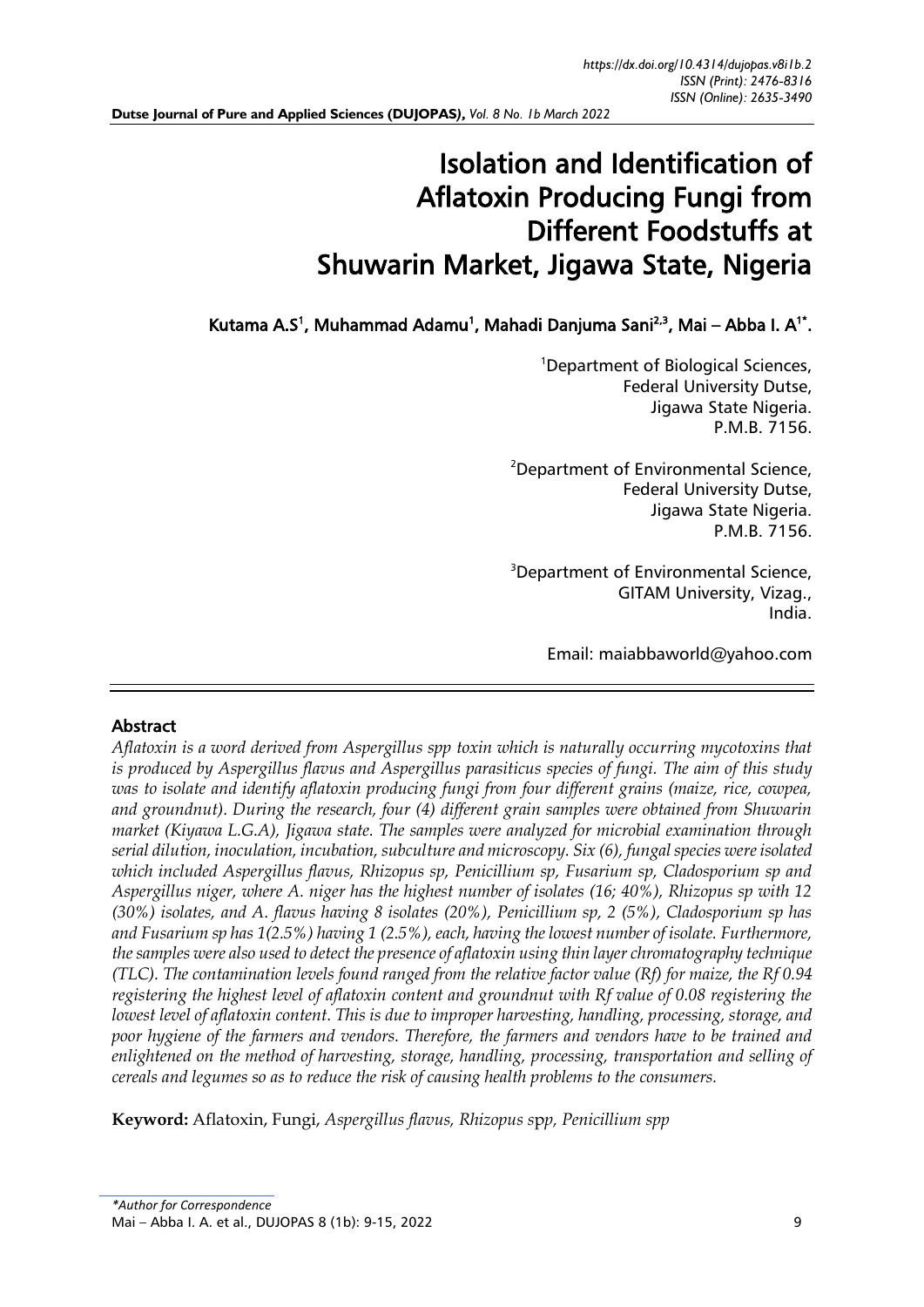## **INTRODUCTION**

Aflatoxin is a highly toxic secondary metabolite that contaminates a number of crops causing a great economic loss (Cary *et al*., 2009; CAST 2002). Several other moulds and fungal species also produce aflatoxin and among them include *A. nomius, A. pseudotamarii* and *A. bombycis*  (Peterson *et al.,* 2001). The biosynthetic pathway of aflatoxin in *A. flavus* and *A. parasiticus* are similar and characterized well by Cary *et al.,* (2009) and Yu *et al.,* (2004).

Aflatoxin is produced in certain foods and animal feeds and without doubt its the best known and most intensively researched mycotoxins in the world. It is responsible for various diseases, such as aflatoxicosis in livestock, domestic animals and humans throughout the world (Bhatnagar *et al.*, 2003). The occurrence of aflatoxin is influenced by certain environmental factors, hence the extent of contamination will vary with geographic location, agricultural and agronomic practices, and the susceptibility of crop commodities to fungal invasion during pre-harvest, storage or processing periods (Bhatnagar *et al.*, 2003).

To avert this situation, an increase in the productivity of agricultural food crops such as groundnut, maize, rice millet and cowpea are not only necessary being the part of the staple foods and the main cash crops of most of these countries but must go hand-in-hand with better farming practices and post-harvest handling. These agricultural produce are very prone to aflatoxin contamination, particularly during growth periods, harvesting, threshing, and drying (Siriacha *et al.,* 1989). Contamination can also occur when grains are poorly stored which can accelerate growth rates of *Aspergillus* and other fungal species (WHO, 2006).

Aflatoxin-producing species of *Aspergillus* are common and widespread in nature. These crops (maize, rice, cowpea, and groundnut) are particularly susceptible to infection by *Aspergillus* following prolonged exposure to a high-humid environment, or damage from stressful conditions (Udoh, 2000).

Mycotoxins affect nutritional and economic value of staple foods and cash crops especially in developing countries including those in Africa. Of the many mycotoxins, aflatoxin is of major concern especially in countries where agricultural practices are not strictly controlled, human and animal exposure to mycotoxins is very high (Wagacha *et al.,* 2008).

Attention is only paid to meet export criteria while the effects of aflatoxin on health of the local consumers is not prioritized. The contamination of foods with aflatoxin has in recent times created a great alarm on food security in Africa (Leslie, 2005). It has caused massive economic losses on export and import markets and diseases such as impaired immune system, cancer and stunted growth in infants (Williams *et al.,* 2004).

In Nigeria, groundnut, maize and other cereals and legumes are sold in the open market with less or no regulation of quality. Most of the contaminated foods find their way into households and restaurants and patronized by unsuspecting consumers. The assessment of the levels of aflatoxin in food crops and the identification of fungi responsible for their contamination will inform policy makers to improve upon proper handling to reduce the toxin in foods.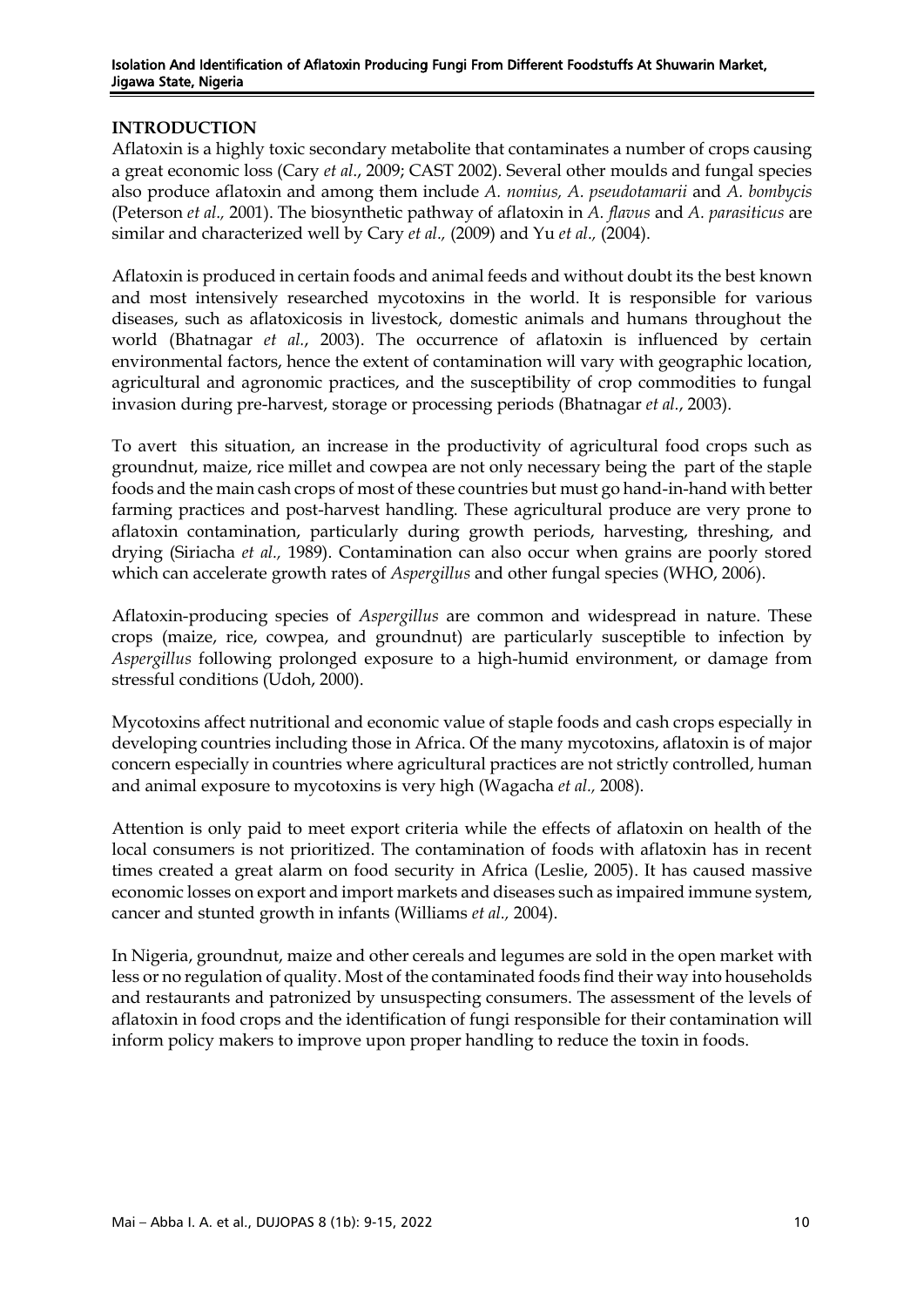## **MATERIALS AND METHODS**

## **SAMPLE COLLECTION AND PREPARATION**

Raw samples of groundnut, maize, cowpea and rice were collected from different sales points in Shuwarin Market, Kiyawa L.G.A, Jigawa State, Nigeria. Contaminated samples of groundnut, maize, rice and cowpea were collected from the different sales points (the maximum time limit for the sales consignment to be completely sold). Maximum of four samples were collected in a clean polythene bags to give a representative sample and transported to the Microbiology Laboratory, Federal University Dutse. The samples were ground to powder using mortar and pestle thereafter, sub-samples were made into different portions for thin layer chromatography and microbiological culture. (Jallow, 2015).

## **MICROBIAL CULTURE PROCEDURE**

A microbiological analytical culture procedure was carried out under aseptic conditions. A 10 mL of normal saline was pipetted into a sterile test tube 1, and 9 mL into another test tube 2, test tube 3, test tube 4 and test tube 5. i.e. (dilution factor at 10-4). Then 1g of each of the samples (groundnut, maize, beans and rice) were weighed, using weighing balance into the respective labelled test tube 1 and shaken vigorously to suspend the sample. Thereafter, 1mL of the suspend was serially diluted in test tube 2, test tube 3, test tube 4 and test tube 5. Finally, 0.1 mL from each dilution factor was cultured by spread plate technique on the various agars (Potato Dextrose Agar (PDA), Sabouraud Dextrose Agar (SDA), containing 250 mg/l of chloramphenicol to suppress the growth of bacteria both incubated at room temperature for appropriate days. Fungal growth was observed within the appropriate days in plate colonies. (Jallow, 2015).

# **ISOLATION AND IDENTIFICATION**

After the incubation period, distinct colonies were sub-cultured to the appropriate media (potato dextrose agar) and further incubated to obtained pure cultures of each fungal species. After obtaining colonies of pure isolates, the colonies were further observed phenotypically and verified microscopically by examining colony colour, size, appearance and microscopic morphology (Hogg, 2005).

## **AFLATOXIN TLC PROCEDURE**

The milled samples of maize, rice, cowpea and groundnut each were weigh to carry out the following procedures for Aflatoxin extraction, 10 g of each samples was placed into a 250mL capacity of wide mouth conical flasks, a cleaned glass rod was used to stirr the mixture of the samples, this was followed by the addition of 100mL chloroform.

The toxin was finally extracted by shaking using glass rod for 30minutes and allowed to settle for two days. The extracts was filtered, using filter paper and the extracts were placed into bottles and kept in a refrigerator till further analyses.

## **ESTIMATION OF AFLATOXIN CONTENT EXTRACTS BY QUANTITATIVE THINLAYER CHROMOTOGRAPHY METHOD (QTLC).**

One hundred grams (100g) of powdered silica gel was mixed with 220mL of water and allowed for 20 minutes to saturate, the saturated silica gel was applied to chromatoplates with a suitable apparatus (spatula). Then the plates were coated to a depth of  $50 \text{ cm}^3$  and allowed to dry for 1 hour; the plates were activated by heating in an oven at 100°C for 30 minutes.

The extracts containing the materials to be analyzed were then spotted on the plates by measuring the distance of the spotting point of the extract material. This was followed by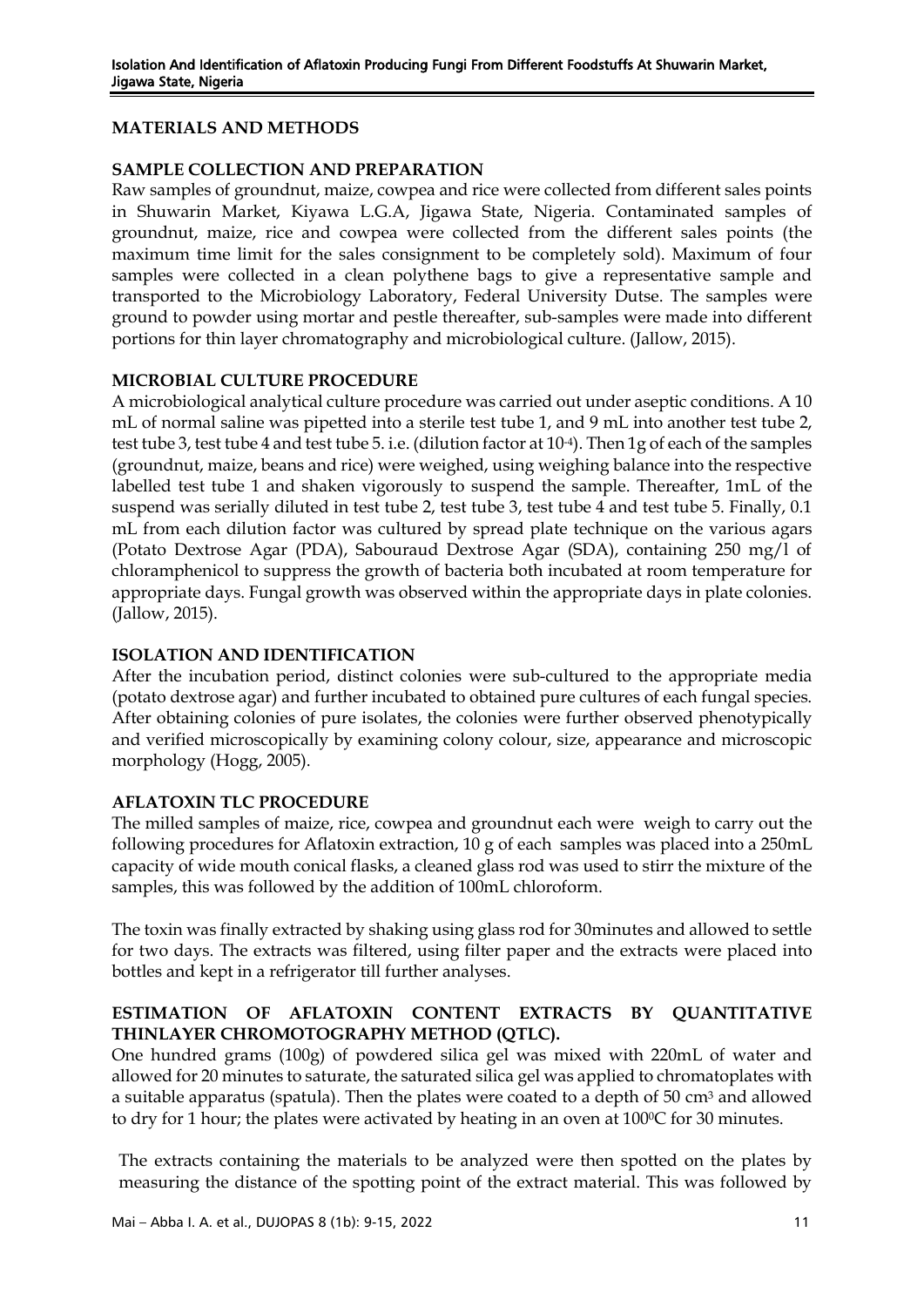running the chromatogram with chloroform: methanol 97:3(mL) as the solvents system. After running the chromatography for ten centimeter (10 cm), the plates were then removed from the chromatography tank and left for sometimes for the solvent to evaporate, the presence of Aflatoxin was detected by illuminating the plates with ultra violet light (UV), the area where the blue florescence appeared and the area where the extracts were spotted was marked for the relative fraction values (Rf value).

## **RESULTS AND DISCUSSION**

#### **Macroscopic and Microscopic identification of the isolates.**

Table 1: shows the macroscopic and microscopic identification of the isolates, the individual isolates where macroscopically identified base on the features such as color, shapes and size. Microscopically the isolates were identified following the simple staining and accordingly observed under X40 objective lens.

## **Table 1: colony appearance and microscopic characteristics of fungal contaminants associated with contamination of cereals and legume**

| Colony appearance                                                                                                       | Microscopic examination                                                                                                                    | Fungi isolated  |
|-------------------------------------------------------------------------------------------------------------------------|--------------------------------------------------------------------------------------------------------------------------------------------|-----------------|
| Grow rapidly and the colonies<br>are cotton like, usually white<br>turning to brown at the center.                      | Micro conidia were produce from phialides on<br>branched conidiophore were formed on short simple<br>conidiophores with non saptate hyphae | Fusarium sp     |
| Colonies with loose white<br>mycelium<br>rapidly<br>become<br>black                                                     | The conidiophore are large with septate hyphae                                                                                             | Aspergillus sp  |
| Colonies are yellow-green<br>to velvet flat with a white<br>margin at the edge                                          | The appears as a uniform septate hyphae with<br>dichotomous branching                                                                      | Aspergillussp   |
| Green fluffy mycelia with some<br>white sporongiospore                                                                  | Septate hyphae with filamentous structure                                                                                                  | Penicillium sp  |
| Ash and slow grower<br>With a flat a slightly raise center<br>and a velvety gray<br>or green-black                      | The hyphae are dark septate and have branches.<br>The conidiophore are elongated and produce chains<br>of ellipsoid                        | Cladosporium sp |
| fluffy and cottony with a<br>mixture of white and gray<br>color and filling the culture<br>plates with a dense mycelium | mycelium aseptate with many<br>hyphal branches connecting group of<br>unbranched sporongiophore                                            | Rhizopus sp     |

## **Frequency distribution of individual isolates on the examined samples.**

The distribution of individual isolate is shown in table two (2), it was found out that the *A. niger*have high degree of occurrence among all the samples examined with *F. oxysporum* and *Cladosporium carrionii* being the least, each with the percentage distribution of 40% and 2.5% respectively among the total number of 40 isolates.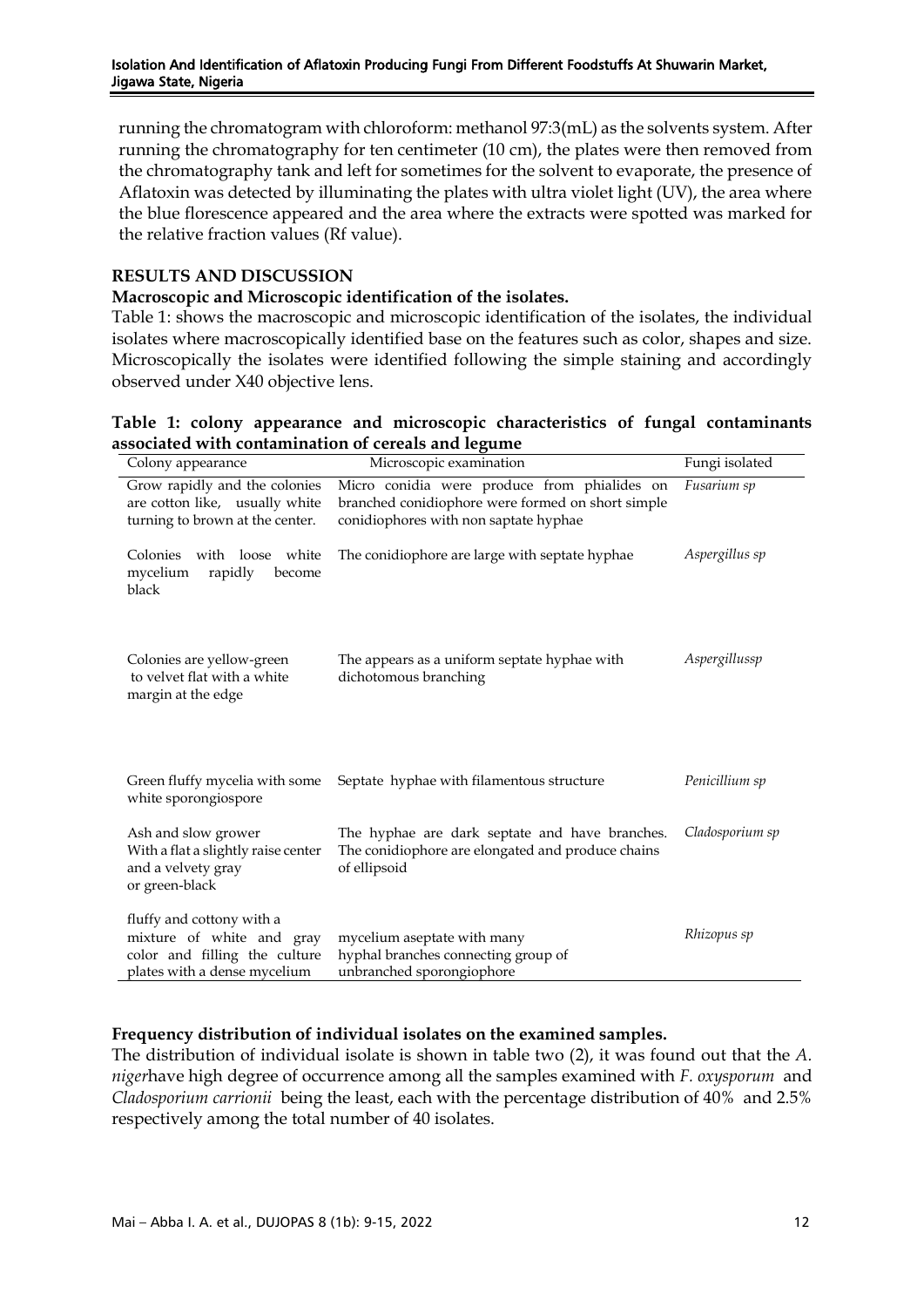| Fungal isolates                                                               | maize                                                    | Rice                         | cowpea      | groundnut       | Total in %                                     |
|-------------------------------------------------------------------------------|----------------------------------------------------------|------------------------------|-------------|-----------------|------------------------------------------------|
| P. oxalicum                                                                   | $\boldsymbol{0}$                                         | $\theta$                     | $\theta$    | 22              | (5%)                                           |
| A. flavus 4                                                                   | $\theta$                                                 | $\overline{4}$               | $\theta$    | 8               | (20%)                                          |
| A. niger<br>F. oxysporum 0<br>Rhizopus oligosporus4<br>Cladosporium carrionii | $\overline{4}$<br>$\theta$<br>$\overline{4}$<br>$\theta$ | $\mathcal{P}$<br>0<br>4<br>0 | 6<br>0<br>0 | 416<br>12<br>11 | $(40\%)$<br>$(2.5\%)$<br>$(30\%)$<br>$(2.5\%)$ |
| Total number of the isolates<br>495<br>40%<br>$(100\%)$                       |                                                          |                              |             |                 |                                                |

**Table 2:** Distribution of the isolates on the samples examined

$$
Frequency = \frac{\text{Number of isolates}}{\text{Total number of isolates}} \times 100\%
$$

Table 3 shows the Rf value for the chromatographically qualitative determination of the aflatoxin.It was found out that the Isolate grown on maize yielded a high level of Aflatoxin with groundnut grown isolates being the least each with the Rf value 0.94 and 0.08 respectively.

| <b>Samples</b> |         |    | Dist. Move by the extract(cm) Dist. move by the solvent(cm) Rf |  |
|----------------|---------|----|----------------------------------------------------------------|--|
| Groundnut      | $1.2\,$ | 15 | 0.08                                                           |  |
| Cowpea         | 12.5    | 15 | 0.83                                                           |  |
| Rice           | 13      | 15 | 0.86                                                           |  |
| Maize          | 14.2    | 15 | 0.94                                                           |  |

**Table 3:** The results of Rf value for different samples

Six (6) fungal species were found to be associated with contamination of the selected cereals and legumes. These include *Penicillium sp., Rhizopus sp., Aspergillus sp, Cladosporium sp., Fusarium sp.,Aspergillus sp.* This concurs with reports of Jallow *(*2015) who reported that these organisms were also isolated from his research with different frequency of occurrence from the result presented in table 4. It is clearly shown that *Aspergillus sp* has the highest frequency of 16(40*%), Rhizopus sp 12(30%), Aspergillus sp 8(20%),* while *Penicllium sp,2(5%), Fusarium sp 1(2.5%),and Cladosporium sp 1(2.5%)* are known to have the least frequency of occurrence .

However, *Aspergillus sp,* wasfound to have the highest frequency, which may be due to environmental factors such as bad agronomical practice, pre-harvest storage, could account for the contamination of those samples as reported by (Wu *et al.,* 2010).While *Penicillium sp, Fusarium sp* and *Cladosporium sp* which has the least frequency. This occur as a result of proper heat drying and good agricultural practice can effectively limit the spread of harmful fungi that produce different mycotoxins especially aflatoxin as stated by (Hell *et al.,2000)*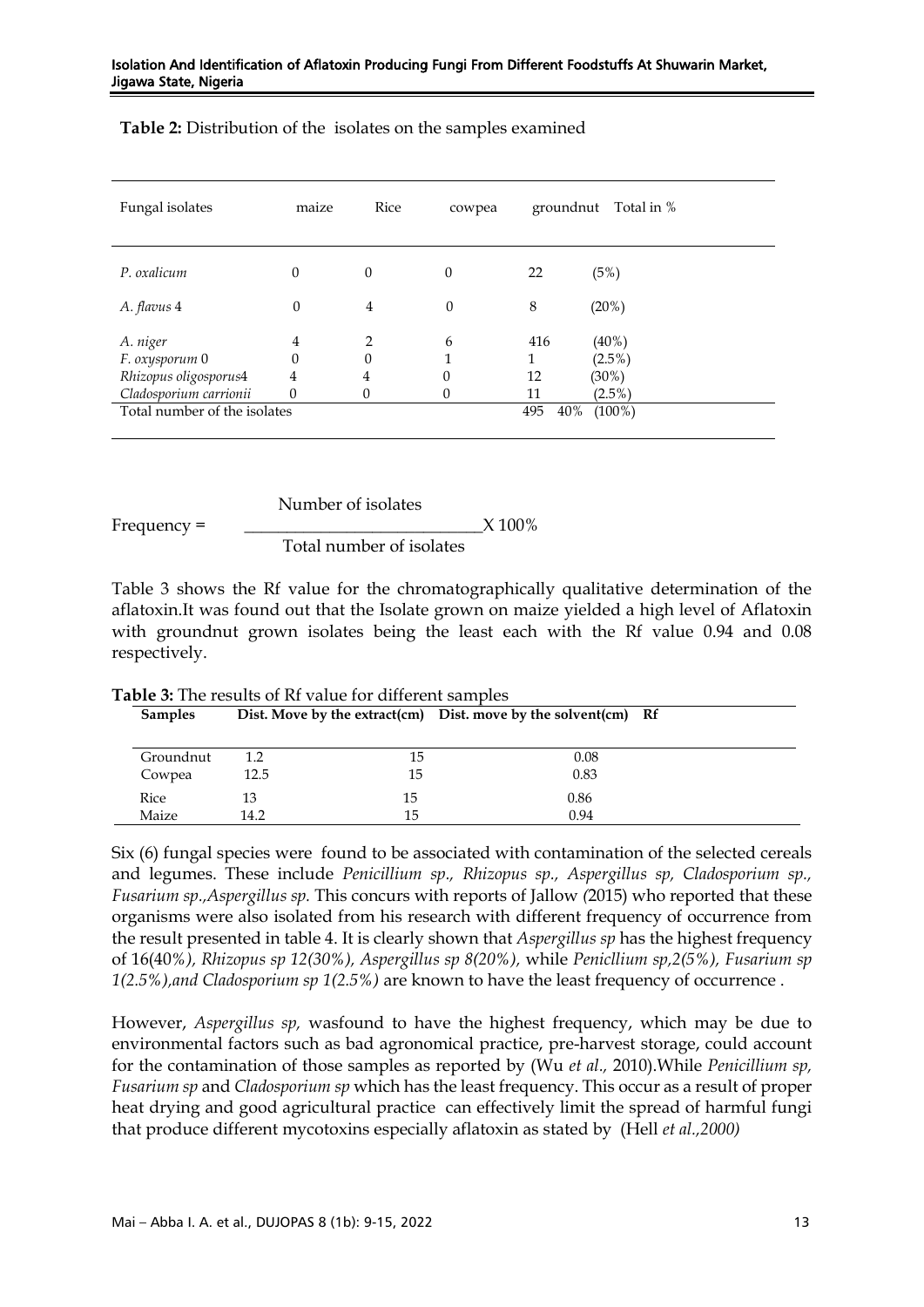Results of the thin layer chromatography showed that all the extracts produce blue florescent except for groundnut which has the lowest Rf value of 0.08 while maize with the Rf value of 0.94 show the highest level of aflatoxin. This is because fungal species are more susceptible to carbohydrate sources than fat and oil sources as reported by (Jone, 1972, and Čolović et al.,2019).

#### **CONCLUSION**

It was clearly observed that *Aspergillus sp* is the major contaminants of maize, groundnut, cowpea and rice since it was detected from all the samples. Aflatoxins were also detected in three samples except groundnut which show low level of aflatoxin. This shows that it is difficult to produce consumer maize, rice, cowpea and groundnut that are free of fungal contamination.

Therefore, the improvement in storage, handling and processing of these cereals and legumes can minimize the mold growth and so reduce the risk of Aflatoxins contaminations in the cereals and legumes. The potential role of *A.flavus* in causing different diseases in man and animals including bird as well as affecting crops in the field or in storages should be a sufficient incentive for further investigation on it and the Aflatoxin. It produces particularly in Africa where occurrence and significant of Mycotoxins has not yet been fully assessed.

#### **REFERENCES**

- Bhatnagar, D., Yu, J. and Ehrlich, K., (2002). Toxins of filamentous fungi. Breitenbach M, Crameri R, Lenrer S (Eds) Fungal allergy and pathogenicity*. Journal of Chemical immunology,* 81, 167- 206.
- Cary, J. W., L. Szerszen, and A. M. Calvo., (2009). Regulation of Aspergillus flavus Aflatoxin Biosynthesis and Development. *In Mycotoxin Prevention and Control in Agriculture*. 140-4
- CAST (Council for Agricultural Science and Technology). *(*2002*).* Mycotoxins: Risks in Plant, Animal and Human Systems. *Ames, Iowa: CAST.* 199 p.17 65
- Comes T.J.and fewell, A.J. (1965): Tropical products institute (Tip).Report No.G13.
- Čolović, R.; Puvača, N.; Cheli, F.; Avantaggiato, G.; Greco, D.; Đuragić, O.; Kos, J.; Pinotti, L. Decontamination of Mycotoxin-Contaminated Feedstuffs and Compound Feed. Toxins 2019, 11, 617, doi:10.3390/toxins11110617
- Peterson S.W, Ito Y, Horn BW, Goto T., *(*2001)*. Aspergillus bombycis, a new aflatoxigenic species and genetic variation within its sibling species, Aspergillus nomius.Mycologia*  93*:*689*–703.* 79
- WHO (2006). Impacts of aflatoxins on health and nutrition: Report of an export group meeting, Brazzaville.
- Yu, J., Chang, P.K., Ehrlich, K.C., Cary, J.W., Bhatnagar, D., Cleveland, T.E., Payne, G.A., Linz,
- J.E., Woloshuk, C.P. and Bennett, J.W. (2004). Clustered pathoway genes in aflatoxin in biosynthesis. *Applied and Environmental Microbiology* 70: 1253-1262.
- Wild CP, Gong YY. (2010). Mycotoxins and human disease: a largely ignored global health issue. *Carcinogenesis* 31:71-82.
- Siriacha, M., Tsuruta, O., Saito P. &Manabe, M (1989). A typical strains of aspergillus flavus isolated in maize fields. *Journal of Japan Agricultural research Quarterly*, 23, 151- 154.waliy
- Udoh, J. M., Cardwell, K. F., &Ikotun, T. (2000). Storage structures and aflatoxin content of maize in five agroecologicalzines of Nigeria. *Journal of Stored Products Research,* 36: 187–201.